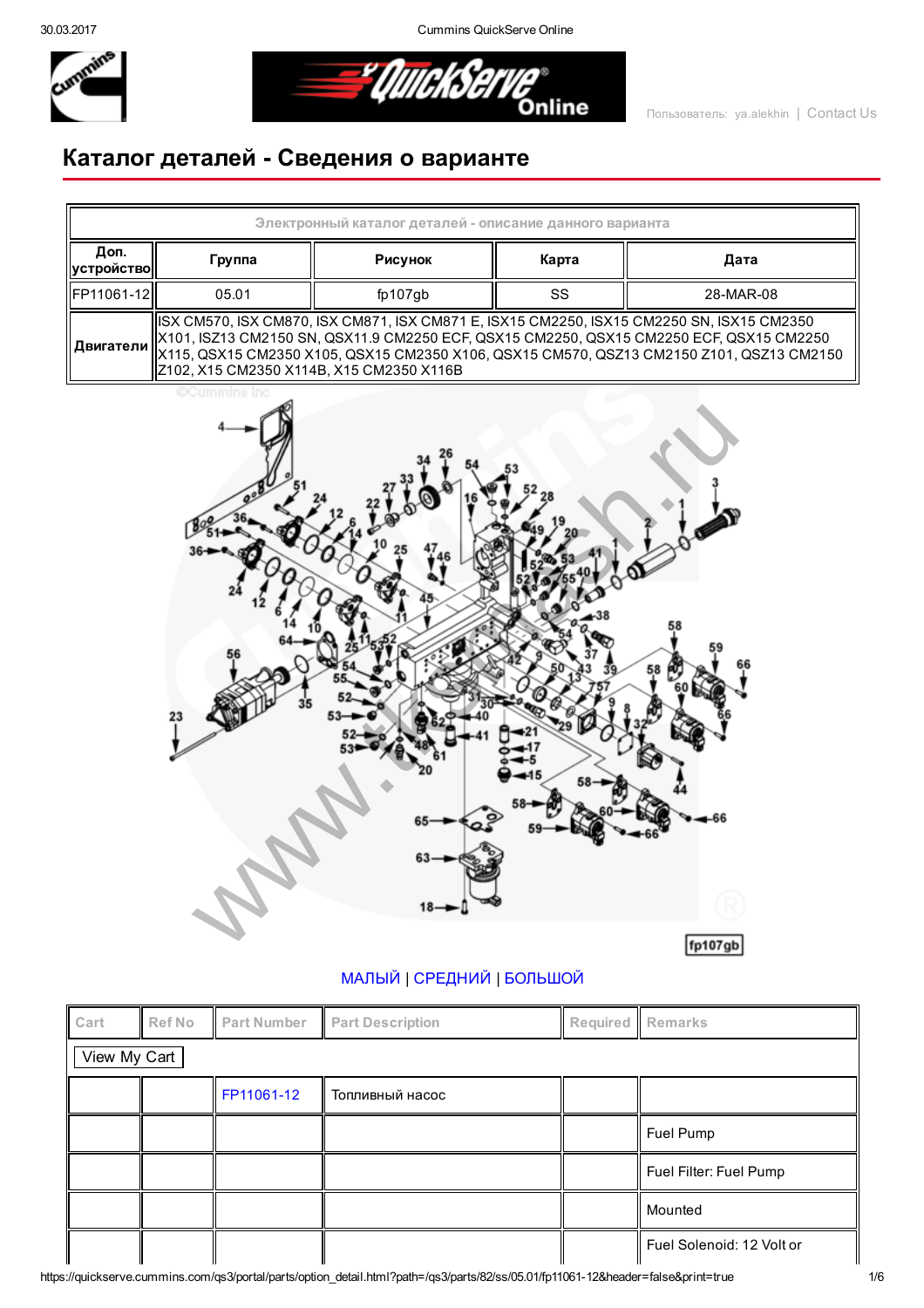|                                  |                  |         |                              |                | 24 Volt Single Post          |
|----------------------------------|------------------|---------|------------------------------|----------------|------------------------------|
|                                  |                  |         |                              |                | Inlet Fitting Size: #10      |
|                                  |                  |         |                              |                | Outlet Fitting Size: #10     |
|                                  |                  |         |                              |                | Seat: 45 Degrees             |
|                                  |                  |         |                              |                | <b>Drainline Check Valve</b> |
|                                  |                  |         |                              |                | Fitting: With                |
|                                  |                  |         |                              |                | Priming Pump: 12 V Electric  |
|                                  |                  |         |                              |                |                              |
| ۰                                |                  | 4025634 | <b>Filter Housing</b>        | $\mathbf{1}$   |                              |
|                                  |                  | 4076588 | <b>Filter Housing</b>        | $\mathbf{1}$   |                              |
| $\overline{\phantom{a}}$         | $\mathbf{1}$     | 3678846 | O-Ring Seal                  | $\mathbf{1}$   |                              |
|                                  | $\overline{c}$   | 4076589 | <b>Filter Housing</b>        | 1              |                              |
| ۰                                | 1                | 3678846 | O-Ring Seal                  |                |                              |
|                                  | $\sqrt{3}$       | 4076591 | Filter Screen                | $\mathbf{1}$   |                              |
|                                  | 4                | 4965689 | Fuel Control Housing Gasket  | 1              |                              |
|                                  |                  | 4077087 | Fuel Control Module          | $\mathbf{1}$   |                              |
|                                  | $\sqrt{5}$       | 70700   | <b>Compression Spring</b>    | 1              |                              |
|                                  | 6                | 100099  | <b>Rectangular Ring Seal</b> | $\overline{c}$ |                              |
|                                  | $\overline{7}$   | 129768  | Valve Spring                 | $\mathbf{1}$   |                              |
| $\Box$                           | 8                | 129839  | Shut-Off Valve Shield        | $\mathbf{1}$   |                              |
|                                  | $\boldsymbol{9}$ | 129888  | Rectangular Ring Seal        | $\overline{2}$ |                              |
| $\Box$                           | $10$             | 139988  | Rectangular Ring Seal        | $\overline{2}$ |                              |
| $\Box$                           | 11               | 151900  | Rectangular Ring Seal        | $\overline{2}$ |                              |
| $\begin{array}{ccc} \end{array}$ | 12               | 160514  | Plain Washer                 | $\overline{2}$ | 1 11/16 in.                  |
| $\Box$                           | 13               | 196057  | Valve Disc                   | $\mathbf{1}$   |                              |
| $\Box$                           | 14               | 202897  | Fuel Pump Damper Diaphragm   | $\overline{2}$ |                              |
| $\Box$                           | 15               | 3014575 | Fuel Pump Filter Cap         | $\mathbf{1}$   |                              |
|                                  | 16               | 3015521 | Ball                         | $\mathbf{1}$   |                              |
| $\Box$                           | 17               | 3021123 | O-Ring Seal                  | $\mathbf{1}$   |                              |
| $\Box$                           | 18               | 3025806 | Socket Head Cap Screw        | 3              | M8 X 1.25 X 30.              |
| $\Box$                           |                  | 3042619 | <b>Coupling Nipple</b>       | $\overline{2}$ |                              |
|                                  | 19               | 3037537 | O-Ring Seal                  | $\mathbf{1}$   |                              |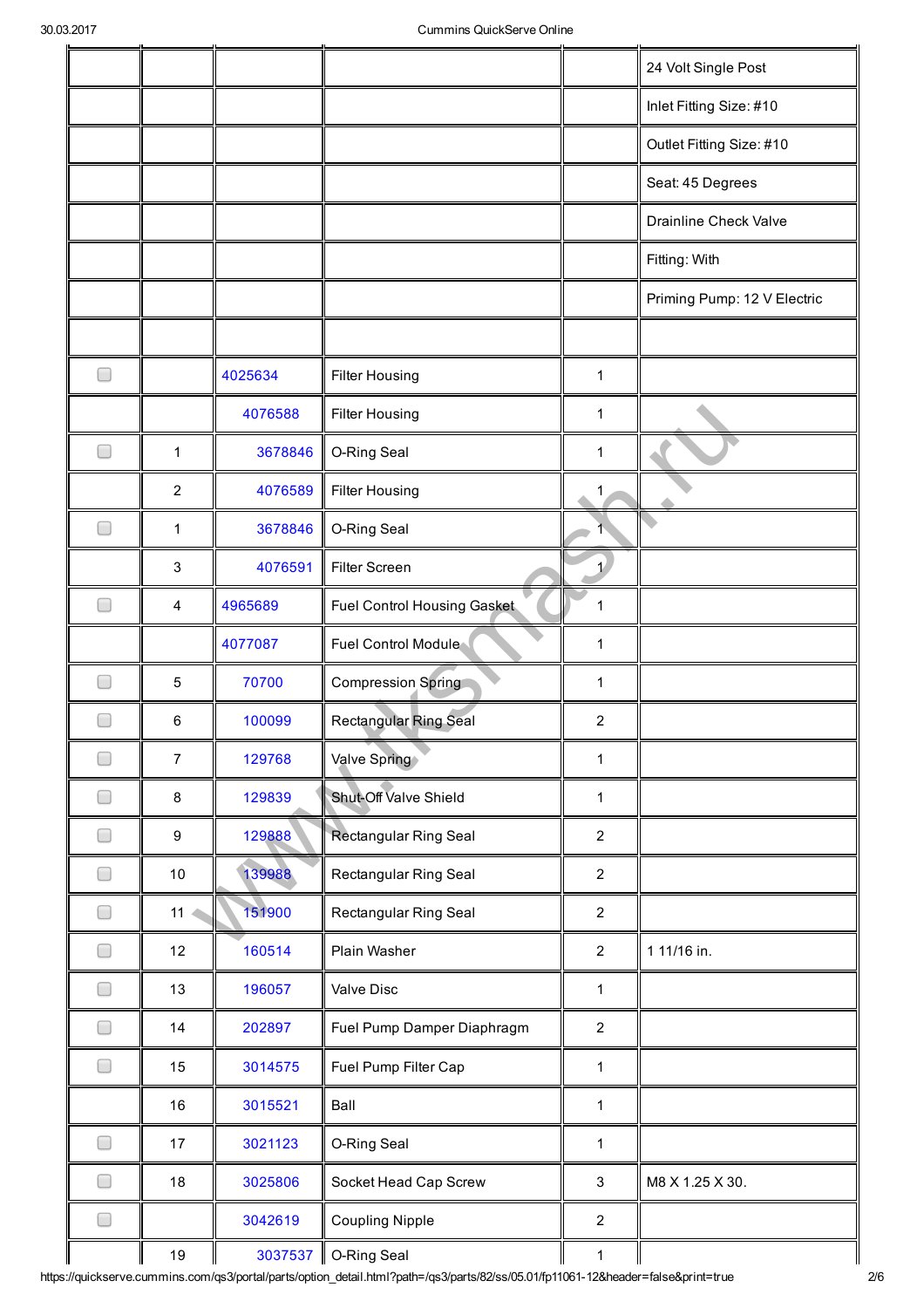| 30.03.2017                       |    |         | Cummins QuickServe Online     |                |                      |
|----------------------------------|----|---------|-------------------------------|----------------|----------------------|
| $\overline{\phantom{a}}$         |    |         |                               |                |                      |
|                                  | 20 | 3042620 | <b>Coupling Nipple</b>        | $\mathbf 1$    |                      |
| $\Box$                           | 21 | 3090769 | <b>Filter Screen</b>          | $\mathbf 1$    |                      |
| $\overline{\phantom{a}}$         | 22 | 3330019 | Socket Head Cap Screw         | 1              | M8 X 1.25 X 25       |
| $\overline{\phantom{a}}$         | 23 | 3330022 | Socket Head Cap Screw         | 4              | M6 X 1.00 X 140      |
| $\begin{array}{ccc} \end{array}$ | 24 | 3330651 | Fuel Pump Damper Cover        | $\overline{2}$ |                      |
| $\Box$                           | 25 | 3330652 | Fuel Pump Damper Body         | $\overline{2}$ |                      |
| ۰                                | 26 | 3330719 | <b>Thrust Bearing Plate</b>   | $\mathbf{1}$   |                      |
| ۰                                | 27 | 3330720 | <b>Idler Shaft</b>            | 1              |                      |
| <b>Simulation</b>                | 28 | 3331275 | <b>Shaft Retainer</b>         | $\mathbf 1$    |                      |
| $\Box$                           |    | 3348322 | Pressure Regulator Valve      | 1              |                      |
|                                  | 29 | 3348323 | Pressure Regulator Valve      | 1              |                      |
| $\Box$                           | 30 | 3348703 | O-Ring Seal                   |                |                      |
| $\Box$                           | 31 | 3867640 | O-Ring Seal                   | $\overline{1}$ |                      |
|                                  | 32 | 3408421 | Solenoid                      | 1              | Serviced As 4024808. |
|                                  |    | 3867093 | <b>Idler Gear</b>             | $\mathbf{1}$   |                      |
|                                  | 33 | 3330639 | Втулка                        | $\mathbf 1$    |                      |
|                                  | 34 | 3867094 | <b>Idler Gear</b>             | 1              |                      |
| $\Box$                           | 35 | 3867481 | <b>O-Ring Seal</b>            | 1              |                      |
| $\Box$                           | 36 | 3902023 | Hexagon Flange Head Cap Screw | $\overline{2}$ | M6 X 1.00 X 25       |
| $\Box$                           |    | 4001926 | Pressure Regulator Valve      | $\mathbf{1}$   |                      |
| $\Box$                           | 37 | 3330478 | O-Ring Seal                   | 1              |                      |
| $\Box$                           | 38 | 3867641 | O-Ring Seal                   | $\mathbf{1}$   |                      |
|                                  | 39 | 4001925 | Pressure Regulator Valve      | $\mathbf{1}$   |                      |
| $\Box$                           |    | 4010077 | <b>Check Valve</b>            | $\overline{2}$ |                      |
| $\Box$                           | 40 | 3089240 | O-Ring Seal                   | 1              | M22                  |
|                                  | 41 | 4010078 | <b>Check Valve</b>            | $\mathbf{1}$   |                      |
| $\Box$                           |    | 4010315 | <b>Check Valve</b>            | $\mathbf{1}$   |                      |
| $\Box$                           | 42 | 3679139 | O-Ring Seal                   | 1              |                      |
|                                  | 43 | 4010316 | <b>Check Valve</b>            | 1              |                      |
| $\Box$                           | 44 | 4076471 | Socket Head Cap Screw         | 4              | M5 X 0.80 X 30       |
|                                  | 45 | 4984554 | <b>Fuel Control Housing</b>   | 1              |                      |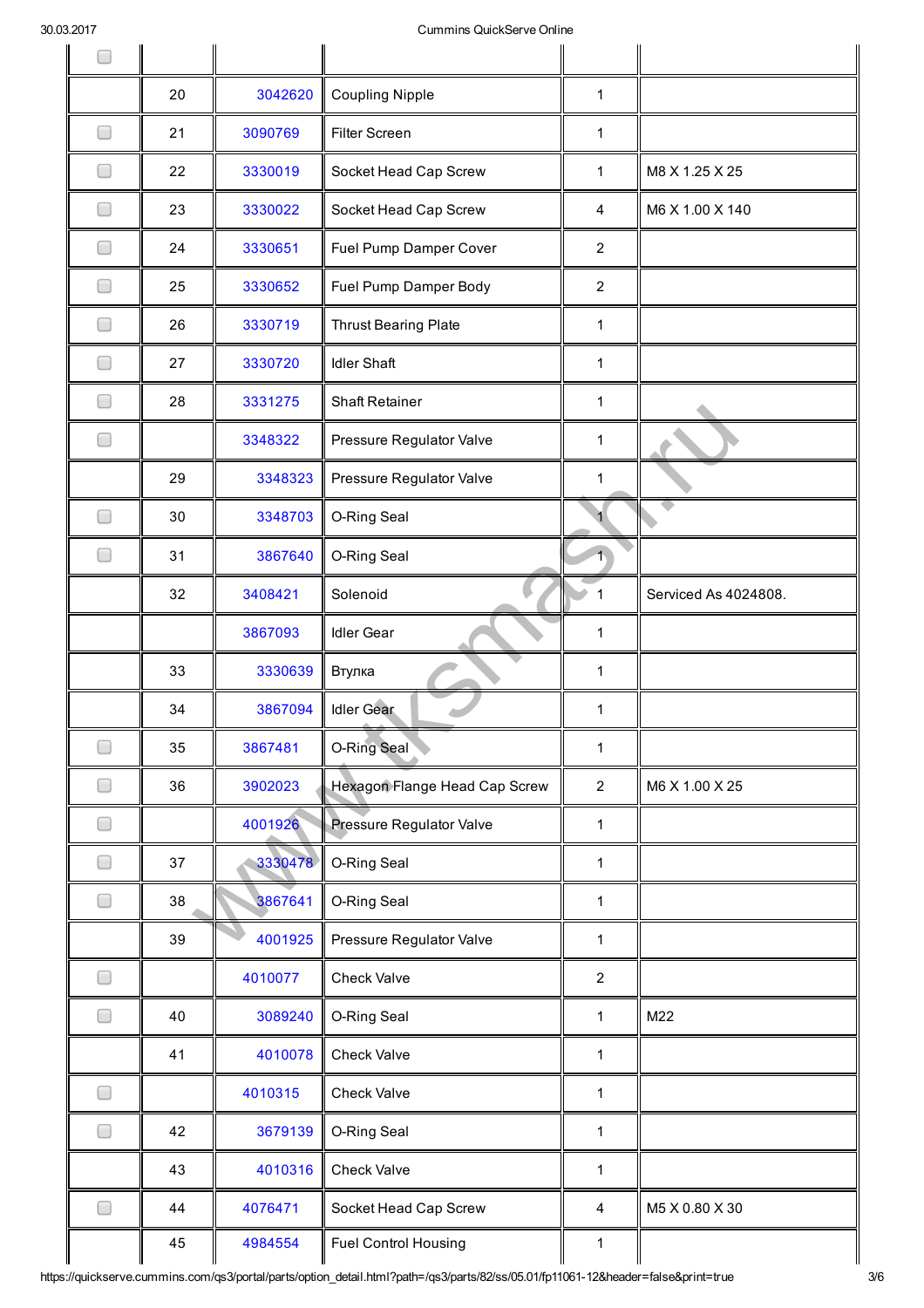|                          |         | 4076593 | <b>Check Valve</b>            | 1              |                      |
|--------------------------|---------|---------|-------------------------------|----------------|----------------------|
| $\Box$                   | 46      | 3678925 | O-Ring Seal                   | 1              | M10.                 |
|                          | 47      | 4076594 | <b>Check Valve</b>            | $\mathbf{1}$   |                      |
| $\Box$                   | 48      | 4076599 | Orifice Plug                  | $\mathbf 1$    |                      |
|                          | 49      | 4077140 | Identification Tag            | 1              |                      |
| $\Box$                   | 50      | 4088274 | <b>Actuator Disc</b>          | 1              |                      |
|                          | 51      | 4088450 | Hexagon Flange Head Cap Screw | 4              |                      |
| ┓                        |         | 4088806 | <b>Threaded Plug</b>          | 6              |                      |
| ۰                        | 52      | 3678912 | O-Ring Seal                   | 1              | M14                  |
|                          | 53      | 4088802 | Threaded Plug                 | $\mathbf 1$    |                      |
|                          |         | 4088807 | <b>Threaded Plug</b>          | 3              |                      |
| $\Box$                   | 54      | 3678786 | O-Ring Seal                   | 1              | M18                  |
|                          | 55      | 4088803 | <b>Threaded Plug</b>          | $\overline{1}$ |                      |
|                          | 56      | 4088848 | Gear Fuel Pump                | $\mathbf{1}$   | Serviced As 4089431. |
|                          | $\,6\,$ | 100099  | Rectangular Ring Seal         | $\mathbf{1}$   |                      |
|                          | 10      | 139988  | Rectangular Ring Seal         | $\mathbf 1$    |                      |
|                          | 11      | 151900  | Rectangular Ring Seal         | 1              |                      |
|                          | 12      | 160514  | Plain Washer                  | $\mathbf 1$    | 1 11/16 in.          |
| $\overline{\phantom{a}}$ | 14      | 202897  | Fuel Pump Damper Diaphragm    | $\mathbf{1}$   |                      |
|                          | 24      | 3330651 | <b>Fuel Pump Damper Cover</b> | $\mathbf{1}$   |                      |
|                          | 25      | 3330652 | <b>Fuel Pump Damper Body</b>  | 1              |                      |
|                          | 57      | 4088863 | <b>Actuator Housing</b>       | $\mathbf{1}$   |                      |
| $\overline{\phantom{a}}$ | 58      | 4902789 | <b>Actuator Gasket</b>        | 4              |                      |
|                          | 59      | 4902904 | Metering Actuator             | $\overline{2}$ | Serviced As 4089980. |
|                          | 60      | 4902905 | <b>Timing Actuator</b>        | $\overline{2}$ | Serviced As 4089981. |
| <b>I</b>                 | 61      | 4921499 | Pressure Sensor               | 1              | Fuel.                |
| $\overline{\phantom{a}}$ | 62      | 4010519 | O-Ring Seal                   | $\mathbf{1}$   |                      |
|                          | 63      | 4935094 | Топливоперекачивающий насос   | $\mathbf 1$    |                      |
|                          | 64      | 4954472 | <b>Support Gasket</b>         | 1              |                      |
|                          | 65      | 4954473 | Fuel Pump Gasket              | 1              |                      |
| m.                       | 66      | 4954670 | Pan Head Cap Screw            | 12             | M6 X 1.00            |
|                          |         | 4975411 | Rectangular Ring Seal         | $\overline{2}$ |                      |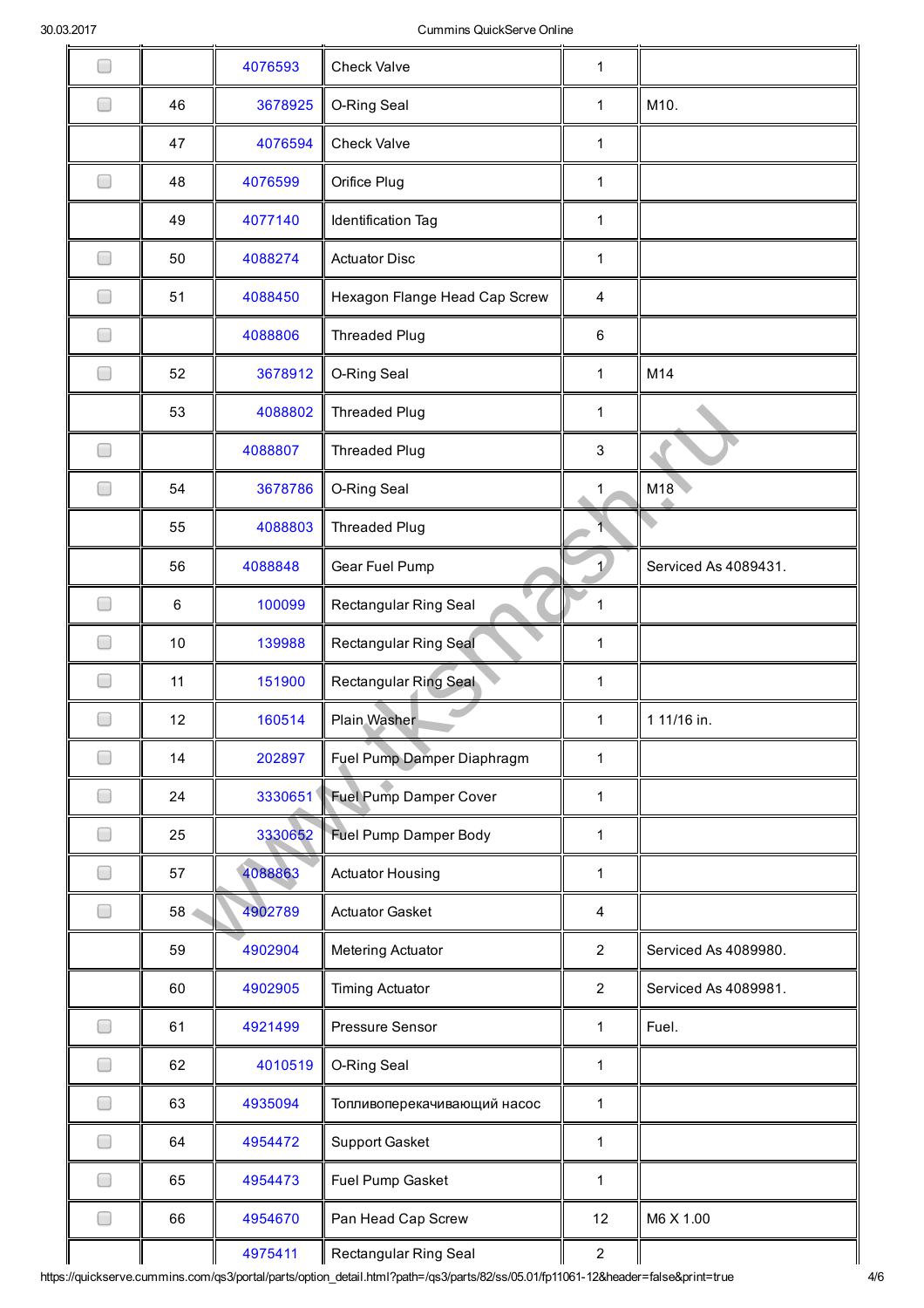| ~~~<br>$\Box$            |         | annuno warokoor ve Orimie   |                           |                 |
|--------------------------|---------|-----------------------------|---------------------------|-----------------|
| $\Box$                   | 4025255 | Kit, Ifsm Service / Repair  | $\mathbf{1}$              |                 |
| $\Box$                   | S 2286  | <b>Drive Screw</b>          | $\overline{2}$            | 3/16 in.        |
| $\Box$                   | 105375  | Паспортная табличка         | $\mathbf{1}$              |                 |
|                          | 129888  | Rectangular Ring Seal       | $\overline{2}$            |                 |
| $\overline{\phantom{0}}$ | 151900  | Rectangular Ring Seal       | $\overline{2}$            |                 |
| $\Box$                   | 3021123 | O-Ring Seal                 | $\mathbf{1}$              |                 |
| $\Box$                   | 3025806 | Socket Head Cap Screw       | 3                         | M8 X 1.25 X 30. |
| □                        | 3037537 | O-Ring Seal                 | $\overline{2}$            |                 |
|                          | 3042543 | O-Ring Seal                 | 1                         |                 |
| $\Box$                   | 3044297 | O-Ring Seal                 | 13                        |                 |
| $\overline{\phantom{a}}$ | 3045986 | O-Ring Seal                 | 4                         |                 |
| $\Box$                   | 3084539 | O-Ring Seal                 |                           |                 |
| $\overline{\phantom{0}}$ | 3089240 | O-Ring Seal                 | $\overline{2}$            | M22             |
|                          | 3089392 | O-Ring Seal                 | $\mathbf{1}$              |                 |
|                          | 3330202 | O-Ring Seal                 | $\ensuremath{\mathsf{3}}$ |                 |
|                          | 3330478 | O-Ring Seal                 | 1                         |                 |
| ۰                        | 3347832 | <b>Grommet Seal</b>         | 4                         |                 |
| $\Box$                   | 3348703 | O-Ring Seal                 | $\mathbf{1}$              |                 |
| □                        | 3678786 | O-Ring Seal                 | $\ensuremath{\mathsf{3}}$ | M18             |
| $\Box$                   | 3678846 | O-Ring Seal                 | $\overline{2}$            |                 |
| $\Box$                   | 3678912 | O-Ring Seal                 | $\,6\,$                   | M14             |
| $\Box$                   | 3679139 | O-Ring Seal                 | $\mathbf{1}$              |                 |
| $\overline{\phantom{a}}$ | 3867481 | O-Ring Seal                 | $\mathbf{1}$              |                 |
| $\Box$                   | 3867640 | O-Ring Seal                 | $\mathbf{1}$              |                 |
| $\Box$                   | 3867641 | O-Ring Seal                 | $\mathbf{1}$              |                 |
| $\Box$                   | 3918190 | Sealing Washer              | $\overline{2}$            | 10mm.           |
| $\Box$                   | 3922794 | O-Ring Seal                 | $\overline{2}$            |                 |
| $\Box$                   | 4062005 | Support Gasket              | $\mathbf{1}$              |                 |
| ۰                        | 4076585 | Cover Plate                 | $\mathbf{1}$              |                 |
|                          | 4076586 | Fuel Pump Gasket            | $\mathbf{1}$              |                 |
| ۰                        | 4076587 | Fuel Control Housing Gasket | 1                         |                 |